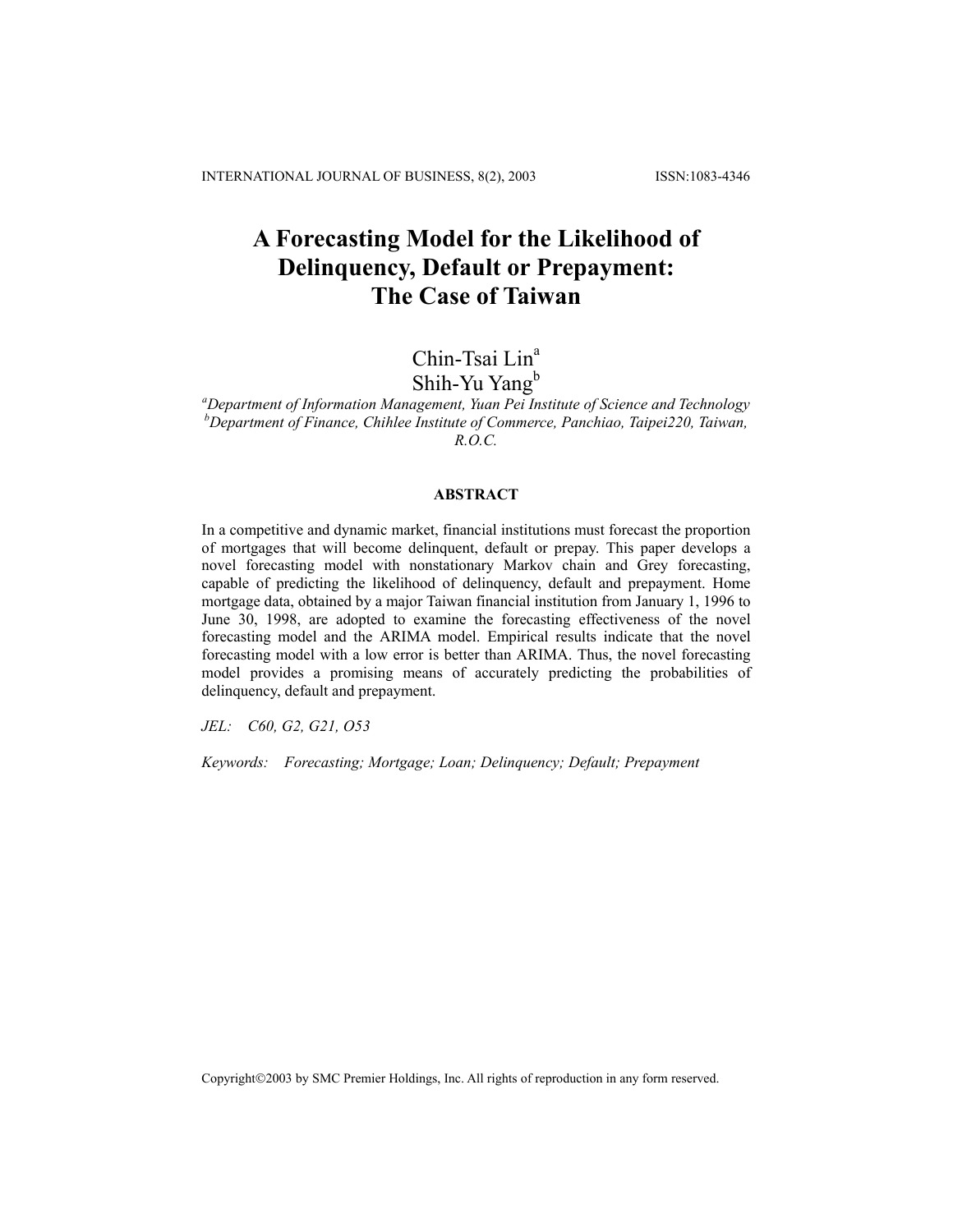#### **I. INTRODUCTION**

The home mortgage sector is critical to financial institutions. However, delinquency, default and prepayment of home mortgages make regulating funds difficult for financial institutions. Managers in the home mortgage sector require the ability to forecast the proportion of mortgages that will be delinquent, defaulted or prepaid.

Many methods have been used to forecast delinquency, default or prepayment. For example, Standard & Poors (S&P) and Moody's employed accounting analytic and migration analysis to predict the probability of default. Statistical methods for forecasting default risk include linear discriminant analysis (Altman, 1968), the logistic regression model (Martin, 1977; Smith and Lawrence, 1995) and neural networks (Altman, Marco and Varetto, 1994). Meanwhile, Merton (1974) employed an option-theoretic approach to default risk. Migration analysis is the most interesting. Researchers have typically used Markov chains to perform migration analysis. Cyert, Davidson and Thompson (1962) applied stationary Markov chains to model credit accounts. However, the suitability of the stationary Markov chain remains unproven. Smith and Lawrence (1995) considered a dynamic environment and constructed a forecasting model with a Markovian structure and non-stationary transition probabilities. The forecasting model is structured as a mathematical recursion to predict the probability of a loan's being in any one of the alternative financial states annually. The calculation process is too complex to understand. Neither Cyert etc. (1962) nor Smith and Lawrence (1995) predict the probability of delinquent payment and prepayment. Smith and Lawrence (1995, 1996) also forecast losses at annual intervals, but such information is not sought by financial institutions. In a competitive and dynamic market, financial institutions must be able to predict the situation over the forthcoming months. However, previous studies have not considered this fact.

The above methods typically require many data to build the forecasting model. However, Taiwan's financial institutions normally lack such a complete database. Grey forecasting does not depend on a large amount of data. Grey forecasting is fit for Taiwan's and other financial institutions, which possess insufficient data. Furthermore, Xu and Wen (1997) applied grey forecasting to forecast accurately the passengers of international air transportation. Yi (1987) used grey forecasting to predict the number of talented persons. Their results illustrated the ability of grey forecasting to deal effectively with incomplete or uncertain information. Accordingly, this paper constructs a forecasting model with nonstationary Markov chain and grey forecasting, to forecast the likelihood of delinquency, default and prepayment of home mortgages on a monthly basis. The method can mitigate the difficulties in home mortgage risk management, facilitate financial institutions' controlling of funds, and help to establish appropriate reserves to protect against losses.

### **II. METHODOLOGY**

This paper applied nonstationary Markov chain and Grey forecasting to construct a forecasting model. First, a nonstationary Markov chain was used to describe the home mortgage payment transition. A loan can be categorized into seven financial states at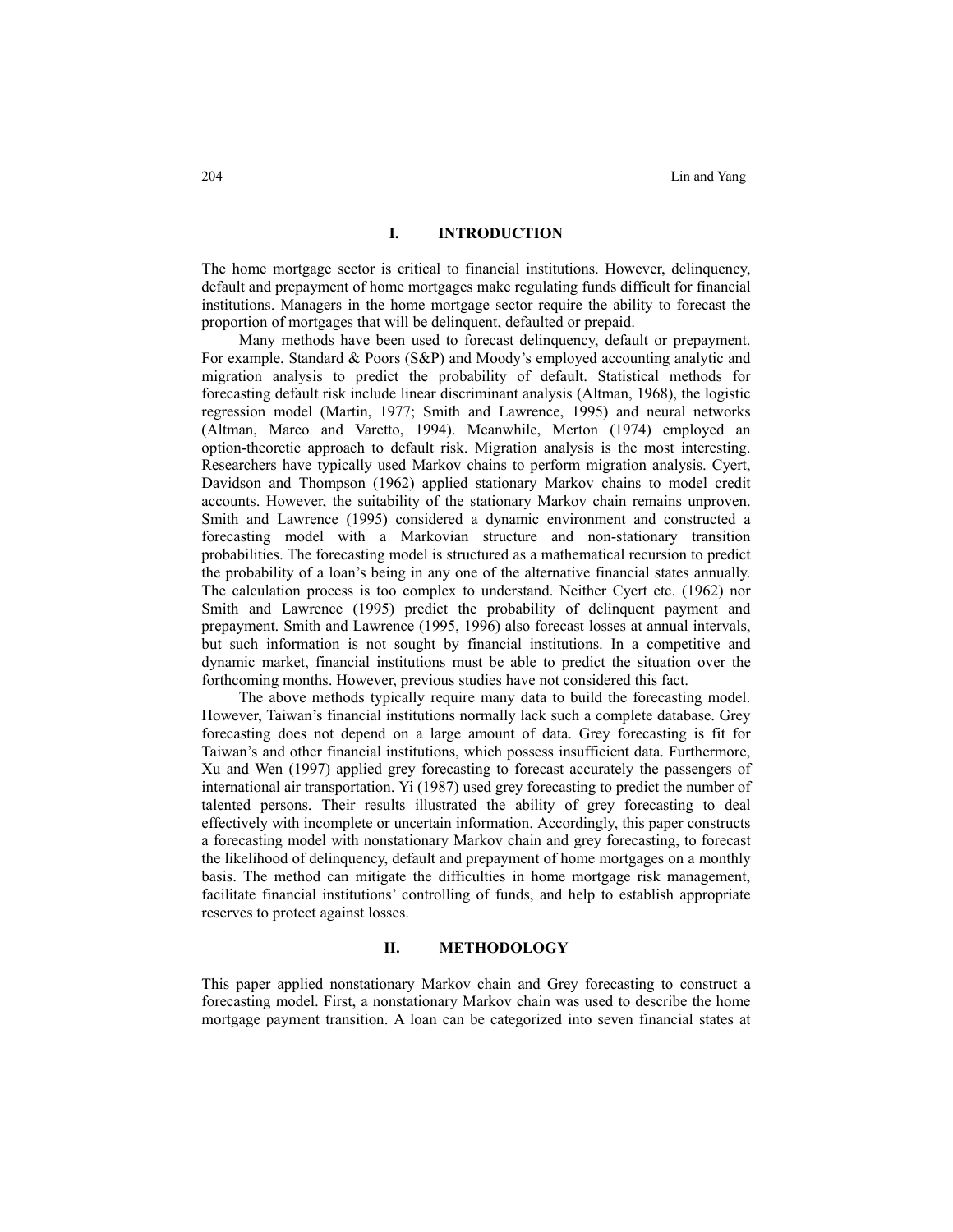any given point in time, as Fig.1 illustrates



**Figure 1**  Home Mortgage Payment Transition Model

- State 1: current or delinquent 1-7 days
- State 2: delinquent 8-30 days
- State 3: delinquent 31-60 days
- State 4: delinquent 61-90 days
- State 5: delinquent 90+ days or default
- State 6: prepayment
- State 7: paid off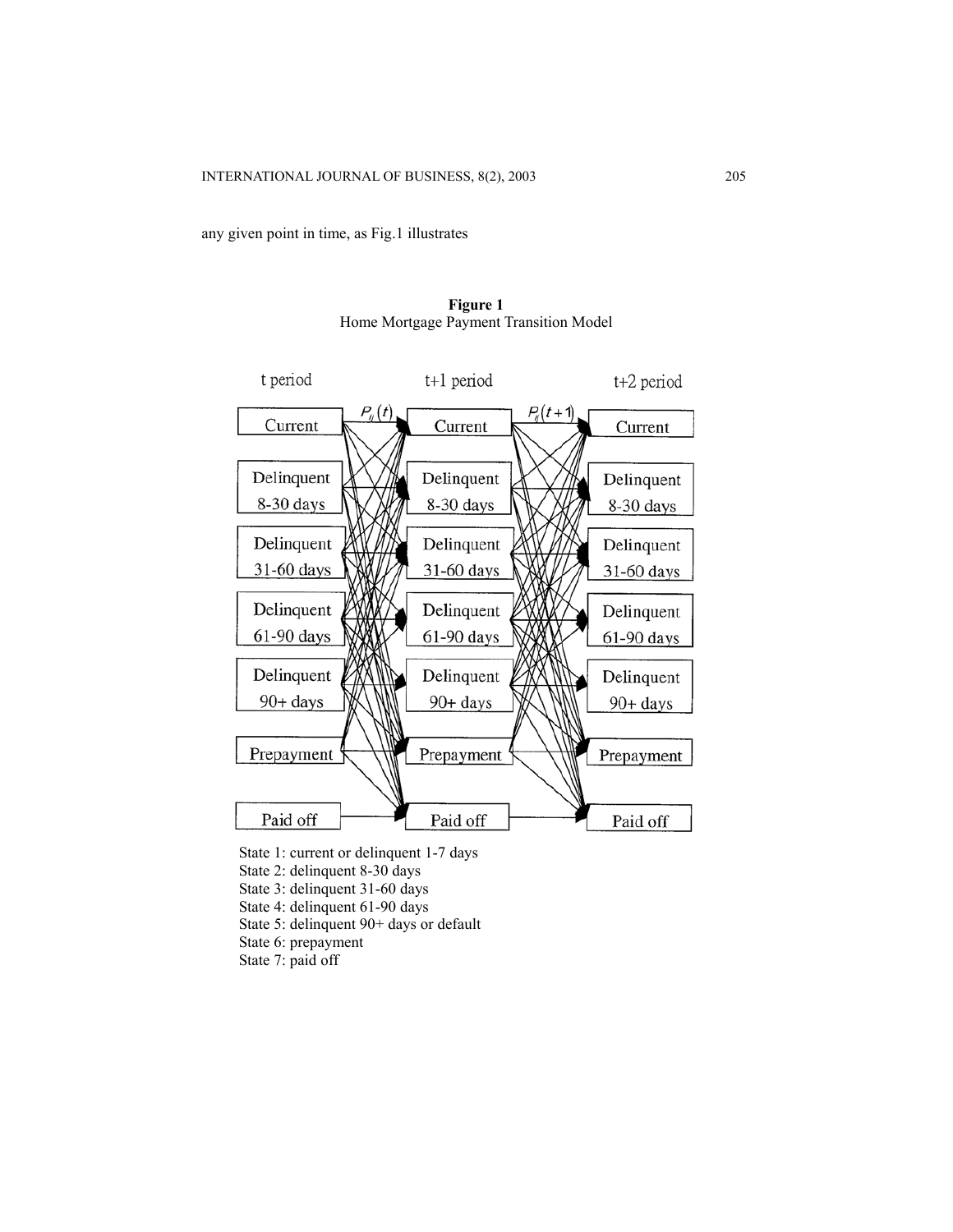In the above home mortgage payment transition model:

 $P_i(t)$  = the probability that the loan is in state i at period t

 $P_{ii}(t)$  = the probability that the loan which is in state i at period t will transfer to state j for period t+1

Then, the probability that the loan is in state i at period  $t+1$  is expressed as a Markov chain, as follows:

$$
P_{j}(t+1) = \sum_{i=1}^{6} P_{i}(t) P_{ij}(t)
$$
 (1)

Thus, Eq. (1) can be used to calculate the probability of delayed payment, default and prepayment per month. In Eq. (1),  $P_{ij}(t)$  is unknown at period t. Meanwhile, the transition probability,  $P_{ij}(t)$ , is nonstationary.  $P_{ij}(t)$  could not be computed via the traditional Markov chains methods. Thus, a novel method, the Grey forecasting model, is used here to predict  $P_{ii}(t)$ .

Deng (1982) proposed the Grey system theory to construct a Grey model for forecasting. Meanwhile, Lin and Yang (1999) applied Grey relational analysis to select home mortgage loans. Similarly, Lin and Chen (1999) used the Grey model to forecast a bank re-decreasing the required reserve ration. The Grey system theory has been verified as helpful in dealing with poor, incomplete and uncertain information. The Grey forecasting model (GM) is the core of Grey system theory. The Grey system theory treats all variables as a Grey quantity within a certain range. Grey forecasting model then collects available data to find the internal regularity. The model examines the nature of internal regularity to manage the disorganized primitive data. The model was established by transferring the arranged sequence into a differential equation. The following illustration details the method used to construct the model adopted herein by creating a sequence of one order linear moving GM (1, 1) (Deng, 1989). The first order differential equation of GM (1, 1) model is

$$
\frac{dX^{(1)}}{dt} + aX^{(1)} = b \tag{2}
$$

Where  $t$  denotes the variables in the system,  $a$  represents the developed coefficient, b is the Grey controlled variable, and  $a$  and  $b$  are the parameters requiring determination in the model. The variables, including  $P_{ij}(1)P_{ij}(2) \cdots$ , and  $P_{ij}(6)$ , are used to construct the Grey forecasting model and predict  $P_{ij}(7)$ . The primitive sequence is assumed herein to be as follows: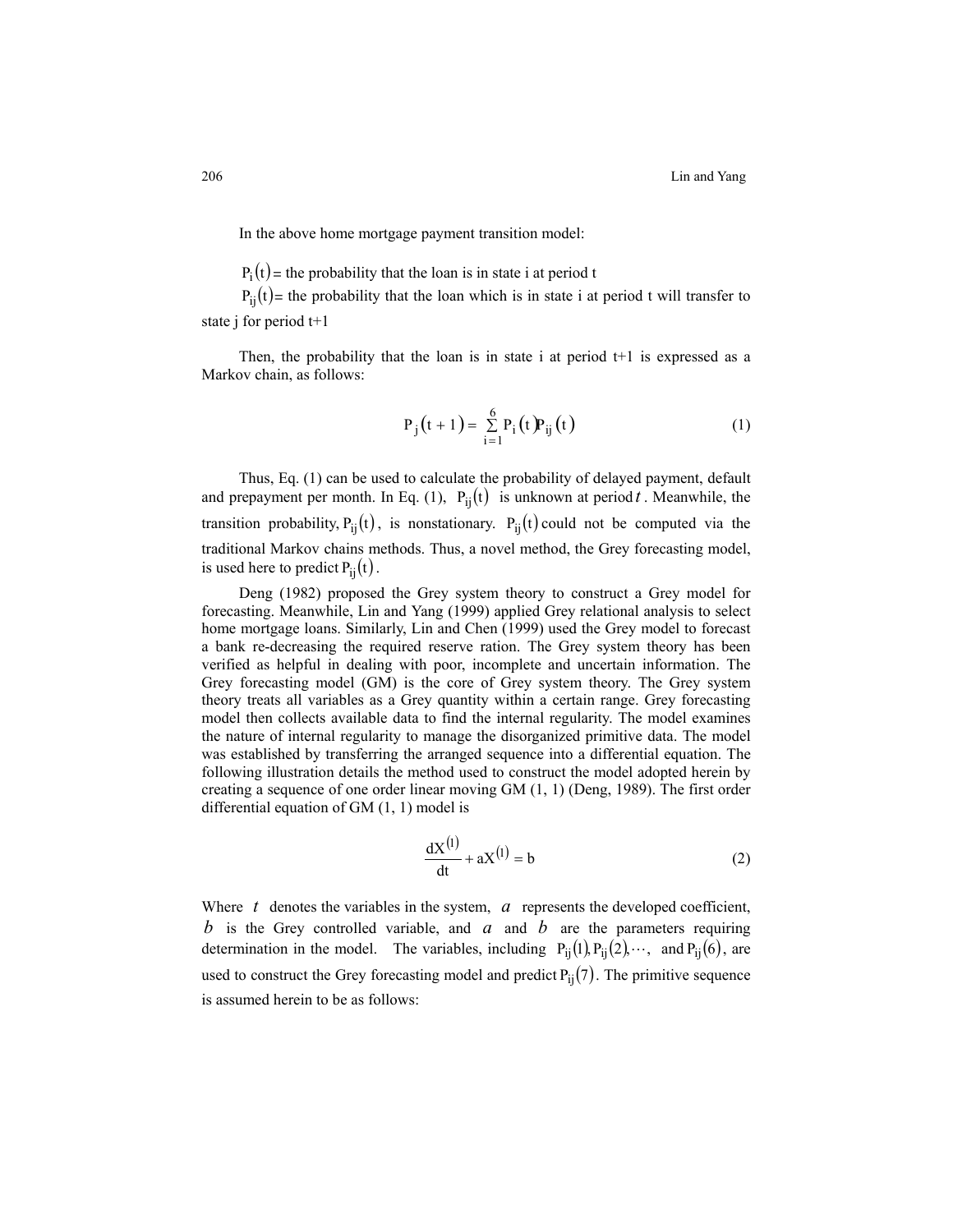$$
X^{(0)} = (P_{ij}^{(0)}(1), P_{ij}^{(0)}(2), \cdots, P_{ij}^{(0)}(6))
$$
\n(3)

When constructing a model, the Grey system must apply one order accumulated generating operation (AGO) to the primitive sequence to provide the middle message of building a model and to weaken the variation tendency. Herein,  $X^{(1)}$  is defined as  $X^{(0)}$ <sup>,</sup> s one order AGO sequence. That is,

$$
X^{(1)} = (P_{ij}^{(1)}(1), P_{ij}^{(1)}(2), \cdots, P_{ij}^{(1)}(6))
$$
  
= 
$$
\left(\sum_{t=1}^{1} P_{ij}^{(0)}(t), \sum_{t=1}^{2} P_{ij}^{(0)}(t), \cdots, \sum_{t=1}^{6} P_{ij}^{(0)}(t)\right)
$$
 (4)

From Eqns. (2), (4) and ordinary least square method, coefficient  $\hat{a}$  becomes

$$
\hat{\mathbf{a}} = \begin{bmatrix} \mathbf{a} \\ \mathbf{b} \end{bmatrix} = (\mathbf{B}^{\mathrm{T}} \mathbf{B})^{-1} \mathbf{B}^{\mathrm{T}} \mathbf{Y}_{\mathrm{N}} \tag{5}
$$

Furthermore, accumulated matrix *B* is

$$
\mathbf{B} = \begin{bmatrix} -\frac{1}{2} \left[ P_{ij}^{(1)}(1) + P_{ij}^{(1)}(2) \right] & 1 \\ -\frac{1}{2} \left[ P_{ij}^{(1)}(2) + P_{ij}^{(1)}(3) \right] & 1 \\ \vdots & \vdots & \vdots \\ -\frac{1}{2} \left[ P_{ij}^{(1)}(5) + P_{ij}^{(1)}(6) \right] & 1 \end{bmatrix}
$$

Meanwhile, the constant vector  $Y_N$  is

$$
Y_{N} = \left[ P_{ij}^{(0)}(2), P_{ij}^{(0)}(3), \cdots, P_{ij}^{(0)}(6) \right]^{T}
$$

The approximate relationship can be obtained as follows by substituting  $\hat{a}$ obtained in the differential equation, and solving Eq. (2):

$$
\hat{P}_{ij}^{(1)}(t+1) = \left(P_{ij}^{(0)}(t) - \frac{b}{a}\right) e^{-at} + \frac{b}{a}
$$
 (6)

where  $\hat{P}_{ij}^{(1)}(1) = \hat{P}_{ij}^{(0)}(1)$ , the acquired sequence one order inverse-accumulated  $\mathbf{f}_{ij}^{(1)}(1) =$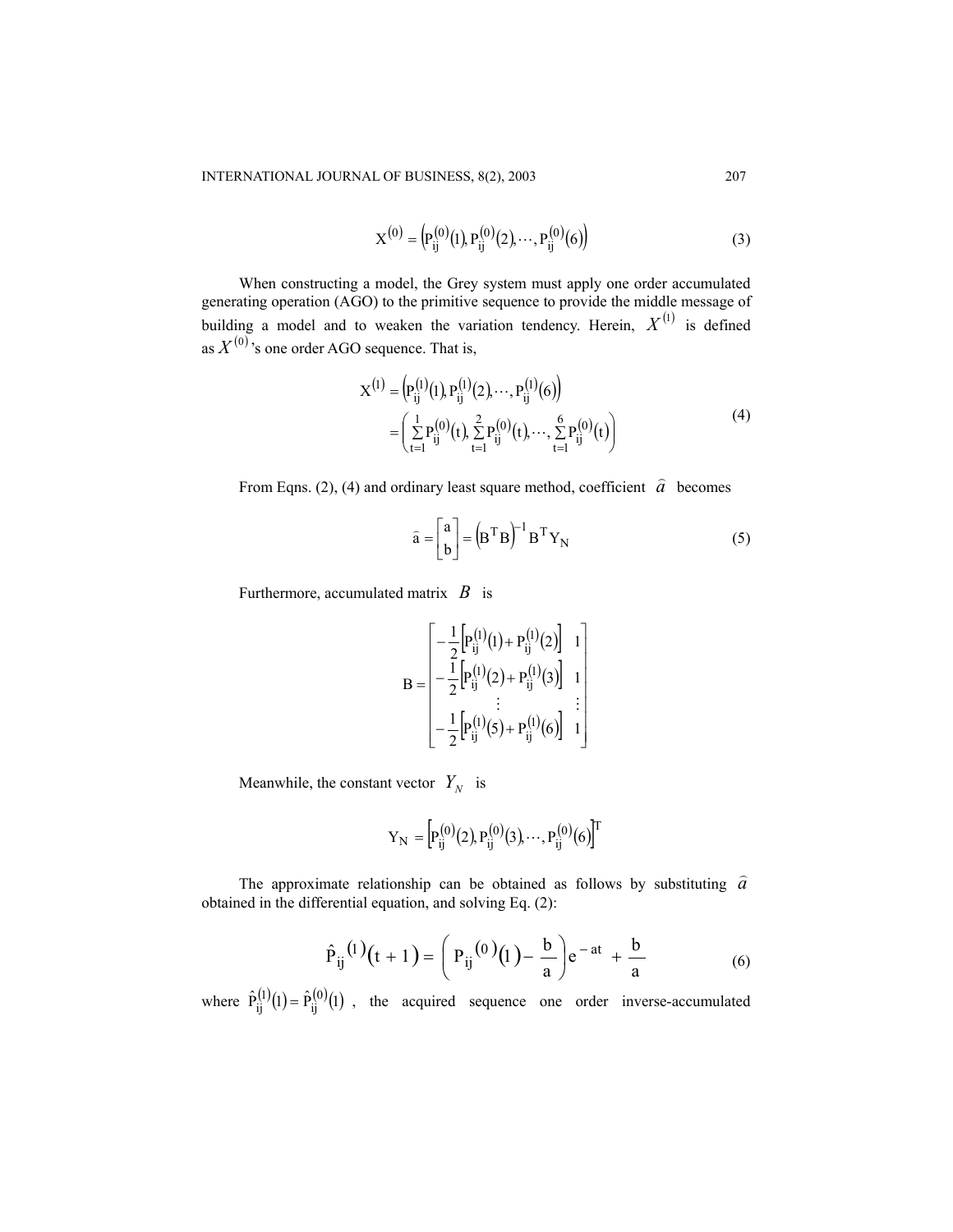generating operation (IAGO) is acquired and the sequence that must be reduced as Eq. (7) is obtainable.

$$
\hat{P}_{ij}^{(0)}(t+1) = \hat{P}_{ij}^{(1)}(t+1) - \hat{P}_{ij}^{(1)}(t)
$$
\n(7)

Given  $t = 1, 2, \dots, 6$ , the sequence of reduction is obtained as follows:

$$
\hat{\mathbf{X}}^{(0)} = (\hat{P}_{ij}^{(0)}(1), \hat{P}_{ij}^{(0)}(2), \cdots, \hat{P}_{ij}^{(0)}(7))
$$

Here  $\hat{P}_{ij}^{(0)}(7)$  is the Grey elementary predicting value of  $P_{ij}(7)$ . To conform with the rules of Markov chains, this study uses Eq. (8) to revise.

$$
\widetilde{P}_{ij}^{(0)}(t) = \frac{\hat{P}_{ij}^{(0)}(t)}{\hat{P}_{i1}^{(0)}(t) + \hat{P}_{i2}^{(0)}(t) + \dots + \hat{P}_{i7}^{(0)}(t)} \quad i = 1, 2, \dots, 6; \quad j = 1, 2, \dots, 7; \quad t = 7
$$
\n(8)

From Eq. (8),  $\tilde{P}_{ij}^{(0)}(7)$  is obtainable. So  $\tilde{P}_{ij}^{(0)}(7)$  is the predicting value of  $P_{ii}(7)$  in the Grey forecasting model.  $P_i(7)$  is a known number. Then Eq. (1) can be used to compute the predicting probability,  $\tilde{P}_j(8)$ , of delay payment, default and prepayment.

### **III. DATA**

This paper adopts data regarding home mortgages loaned by a major Taiwanese financial institution. The data refers to 4359 home mortgage loans and includes borrowers' characteristics, mortgage and property characteristics, and loan status. Borrower characteristics include income, education, sex, occupational risk ranking, and years of service to the current company. Mortgage and property characteristics include loan-to-value ratio, loan amount, and loan source. The loan status of individual loans refers to the payment record during the research period after the loan was obtained. Loan status records were used to determine the transition probabilities. The research period is from January 1, 1996 to June 30, 1998, giving 29 months of transition probabilities.

#### **IV. RESULTS**

This paper develops a forecasting model using a nonstationary Markov chain and grey forecasting, and to accurately predict the probabilities of delinquency, default and prepayment of home mortgage payment. The transition probability,  $P_{ij}(t)$ , is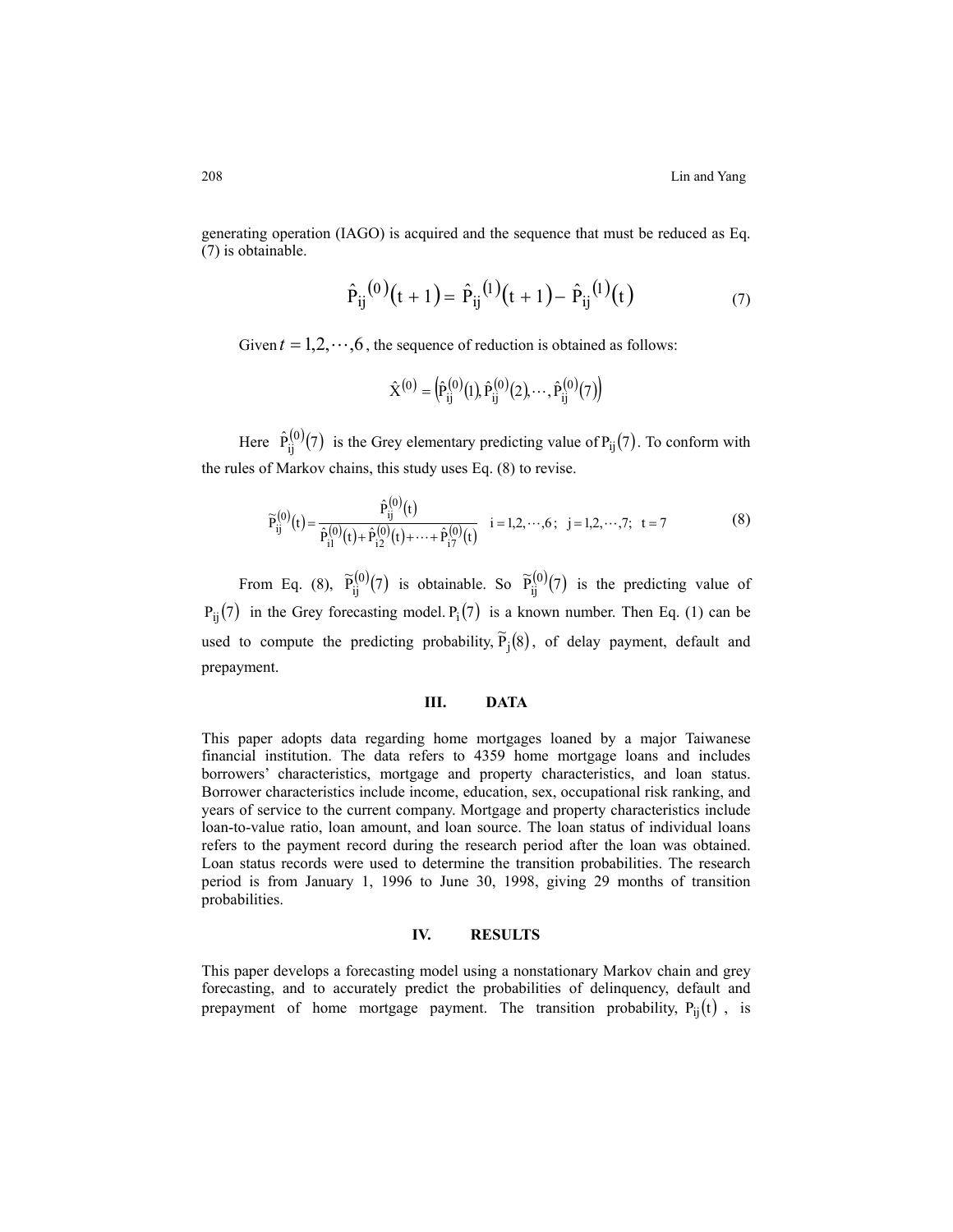nonstationary in the Markov chain model. It now applies a novel method, the Grey forecasting model, to predict  $P_{ij}(t)$ . The known transition probabilities of the first, second, third, fourth, fifth and sixth months are used to forecast the transition probability of the seventh month and uses the same rules to accurately predict the transition probability of the eighth month, ninth month, and so on. Then, it obtains the  $\tilde{P}_{ij}^{(0)}(t)$ , the predicting value of  $P_{ij}(t)$ , in the Grey forecasting model. It uses Eqn. (1) to calculate the likelihood of delay payment, default and prepayment for a certain month.

To reveal the efficiency of the novel forecasting model, this study takes the ARIMA model as a comparison. This paper uses Eg. (9) to compute the mean absolute deviation (MAD) of above methods. Table 1 summarizes those results.

$$
\text{MAD} = \frac{1}{n} \sum_{t=1}^{n} \left| P_j(t) - \widetilde{P}_j(t) \right| \qquad j = 1, 2, \cdots, 7 \tag{9}
$$

| Forecasting methods A forecasting model with Markov |                            |              |             |
|-----------------------------------------------------|----------------------------|--------------|-------------|
| MAD                                                 | chain and Grey forecasting | <b>ARIMA</b> | No forecast |
| <b>State</b>                                        |                            |              | model used  |
| State 1 (current)                                   | 0.9717%                    | 1.0600\%     | 5.64%       |
| State 2 (delinquent 8-30)                           | 0.7048\%                   | 0.8817%      | $2.92\%$    |
| days)                                               |                            |              |             |
| State 3 (delinquent 31-60)                          | $0.5365\%$                 | 0.5052%      | 2.42%       |
| days)                                               |                            |              |             |
| State 4 (delinquent 61-90)                          | 0.1926%                    | $0.1991\%$   | $1.17\%$    |
| days)                                               |                            |              |             |
| State 5 (delinquent 90+                             | $0.1391\%$                 | $0.1608\%$   | 0.78%       |
| days or default)                                    |                            |              |             |
| State 6 (prepayment)                                | 0.3330%                    | 0.3743%      | 1.82%       |
| State 7 (paid off)                                  | 0.2726%                    | 0.2983%      | 1.82%       |
|                                                     |                            |              |             |

**Table 1** The average error in financial states from different methods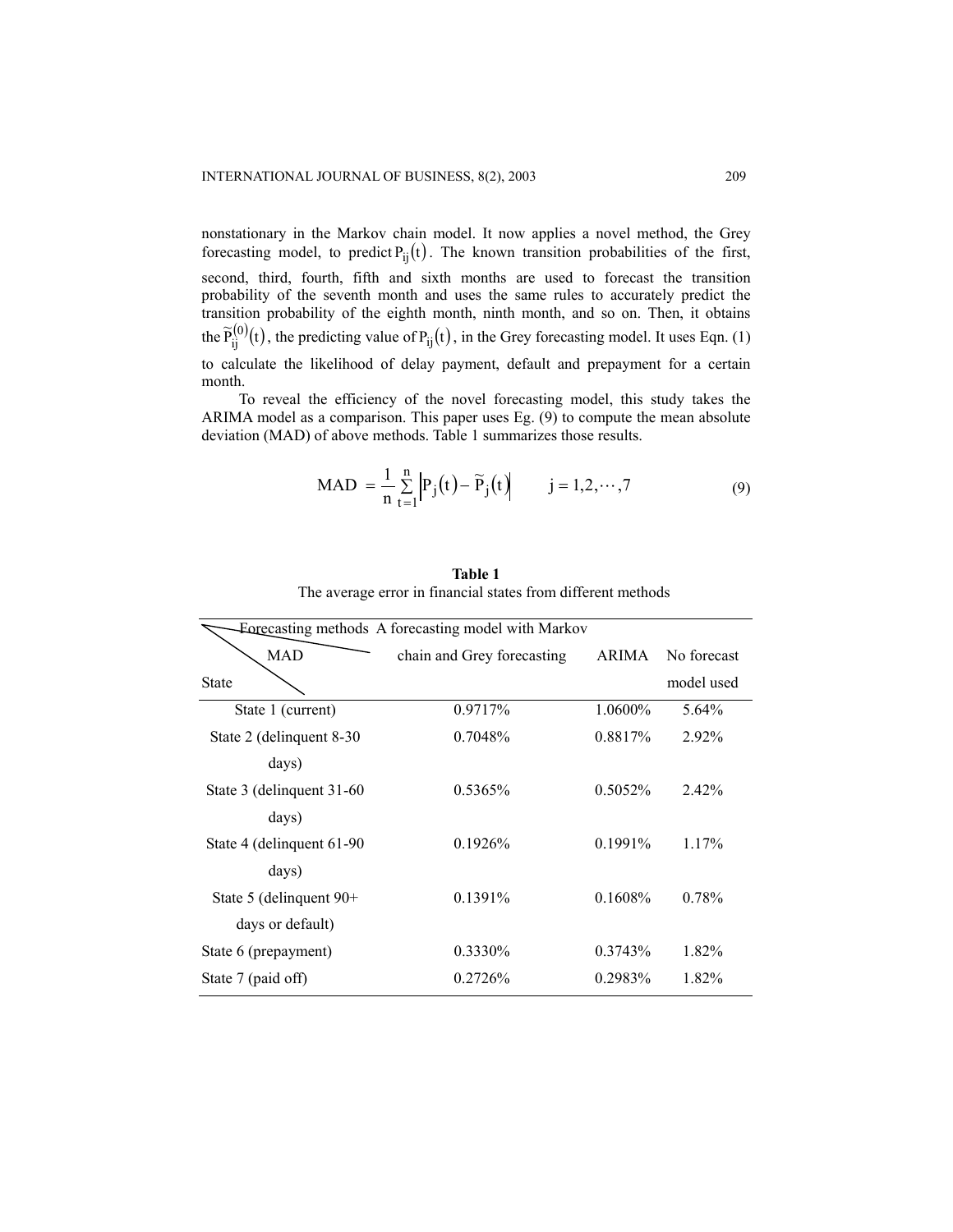Table 1 reveals that the proposed forecasting model has fewer mean absolute deviations than the ARIMA model. For example, the mean absolute deviation of state 1 (current) in the new forecasting model in research period is 0.9717%. However, the mean absolute deviation of state1 in the ARIMA model during the research period is 1.0600%. If no other model is adopted to predict the probability of state 1 (current), the mean absolute deviation will reach 5.64%. Similarly, state 2 and the financial state share the same situation. Clearly, the new forecasting model has better predicting validity than the ARIMA model for financial states except state 3. Compared with the ARIMA model the new forecasting model seems a promising way of predicting the probabilities of delinquency, default and prepayment.

#### **V. CONCLUSION**

This paper has developed a novel means of accurately predicting the likelihood of delinquency, default and prepayment of home mortgages. The new forecasting model with a nonstationary Markov chain and grey forecasting has become the conventional means of predicting probability. Furthermore, the novel forecasting model considers a dynamic environment and forecasts the probabilities of all financial states. Earlier studies were not as powerful. According to the results presented here, our forecasting model has higher prediction validity than the ARIMA model. Clearly, the new forecasting model is a viable alternative. Small financial institutions in Taiwan often have too few professionals and insufficient data to construct a predictive model. Hence, such institutions commonly assess the likelihood of delinquency, default and prepayment by past experiences. However, the novel forecasting model needs neither professional involvement nor many data. For this reason, financial institutions can use this novel forecasting model to predict the likelihood of delinquency, default and prepayment over forthcoming months. Forecasted probabilities of delinquency, default and prepayment can used to determine the funds that must be maintained by financial institutions over the present and future months.

## **REFERENCES**

- Altman, E. I. (1968). "Financial Ratio Discriminant Analysis and the Prediction of Corporate Bankruptcy," *Journal of Finance,* 23(3), 589-609.
- Altman, E. I., Marco, G., and Varetto, F. (1994). "Corporate Distress Diagnosis: Comparisons Using Linear Discriminant Analysis and Neural Networks (The Italian Experience)," *Journal of Banking and Finance,* 18, 505-529.
- Cyert, R. M., Davidson, H.J. and Thompson, G. L. (1962). "Estimation of the Allowance for Doubtful Accounts by Markov Chains," *Management Sciences,* 8, 287-303.
- Deng, J. (1982). "Control Problems of Grey System," *Systems & Letter,* 5, 288-294.
- Deng, J. (1989). "Introduction Grey System Theory," *Journal of Grey System,* 1, 1-24.
- Green, R. K. and LaCour-Little, M. (1999). "Some Truths about Ostriches: Who Doesn't Prepay Their Mortgages and Why They Don't," *Journal of Housing Economics,* 8(3), 233-248.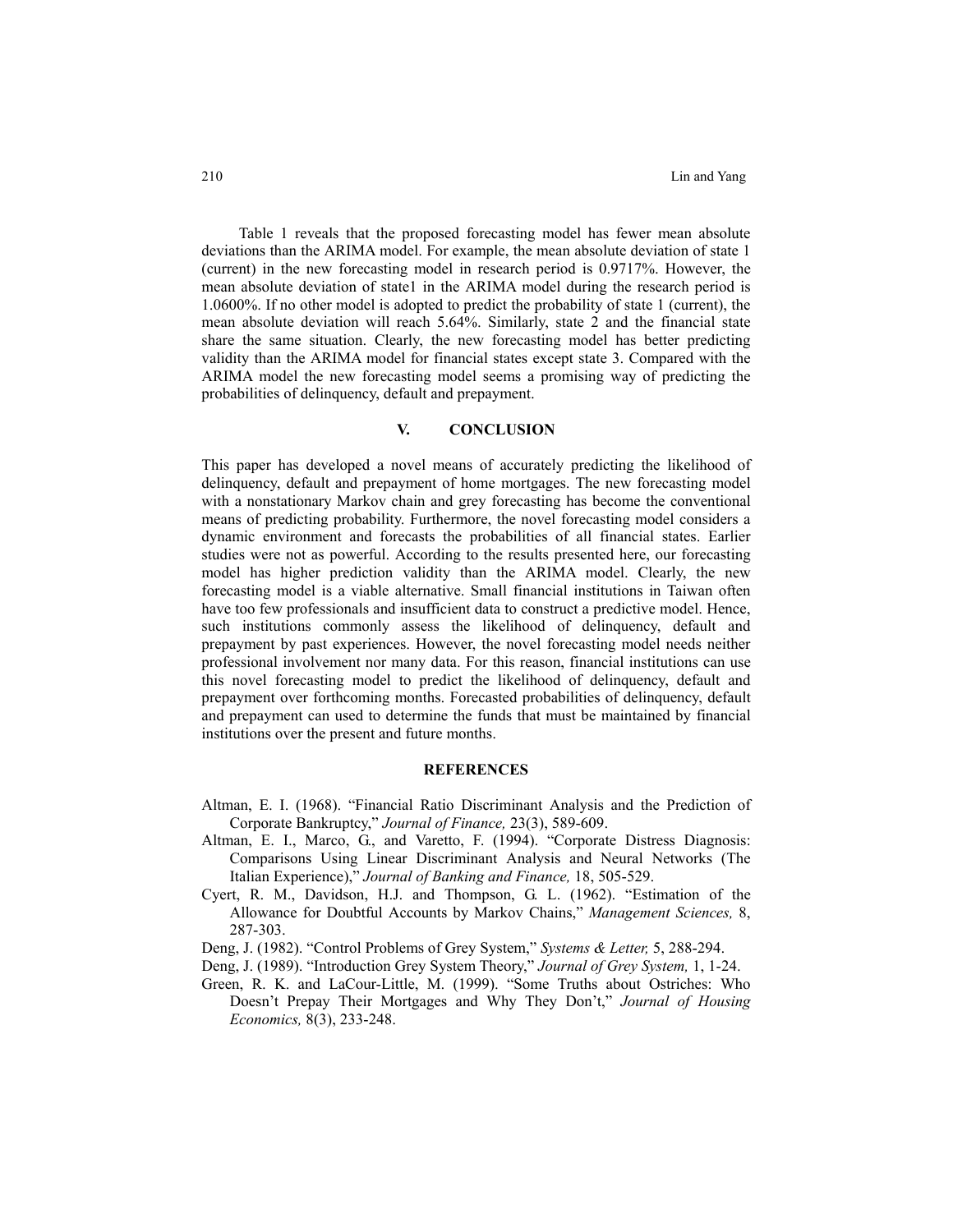- Lin, C. T., and Yang, S. Y. (1999). "Selection of Home Mortgage Loans Using Grey Relational Analysis," *Journal of Grey System,* 11(4), 359-368.
- Lin, C. T. and Chen, L. H. (1999). "A Grey Analysis of Bank Re-decreasing the Required Reserve Ration," *Journal of Grey System,* 11(2), 119-132.
- Martin, D. (1977). "Early warring of Bank Failure: A Logic Regression Approach," *Journal of Banking and Finance,* 1, 249-276.
- Merton, R. C. (1974). "On the Pricing of Corporate Debt: The Risk Structure of Interest Rates," *Journal of Finance,* 29, 449-470.
- Smith, L. D., and Lawrence, E. C. (1995). "Forecasting Losses on a Liquidating Long-term Loan Portfolio," *Journal of Banking and Finance,* 19, 959-985.
- Smith, L. D., Sanchez, S. M., and Lawrence, E. C. (1996). " A Comprehensive Model for Managing Credit Risk on Home Mortgage Portfolios," *Decision Science,* 27, 291-317.
- Xu, Q. Y. and Wen, Y. H. (1997). " The Application of Grey Model on the Forecast of Passenger of International Air Transportation," *Transportation Planning Journal Quartely,* 26(3), 525-555.
- Yi, D. S. (1987). "Grey Model and Forecast of Talented Persons," *System Engineering,* 1, 36-43.